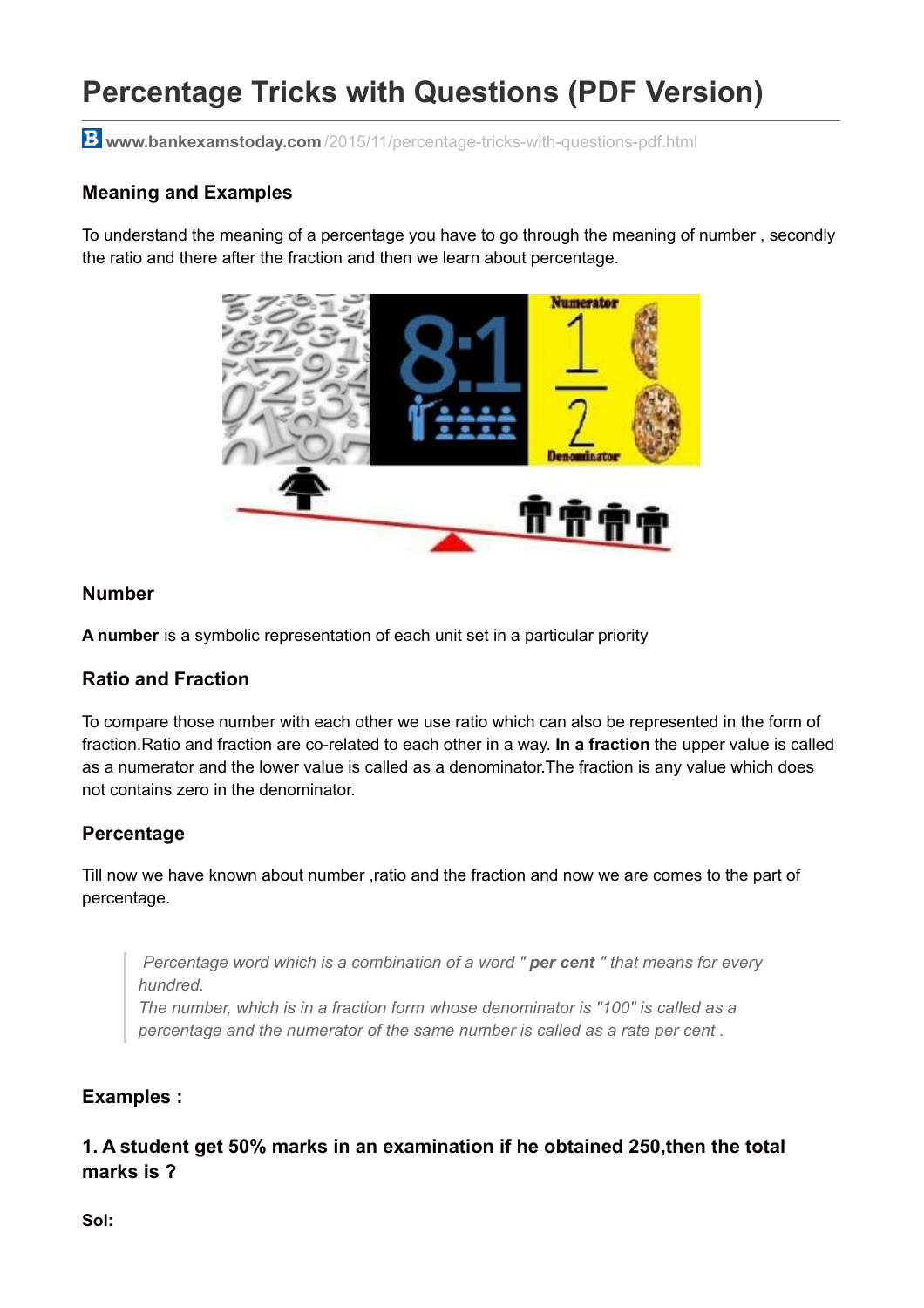This implies that 50 ' for every hundred '.then total marks is equals to 250/50× 100 = 500

it means 50 marks for every 100.then total marks is equals to 500 and to get that while solving percentage ,it will be easy for you some time to use fraction like 250/1×2 = 500.

# **2. A student get 33.33% marks in an examination if the total marks is 999, then find his marks ?**

**Sol:**

 $1/3 \times 999 = 333$ .

# **3. A man gave loan at 40% rate of interest.**

**Sol:**

it implies

(i) he will get Rs. 40 on/for every Rs. 100 as a interest.

or

(ii) he will get 2/5 of the principal as a interest.

or

(iii) he will get 40/100 for every 100.

# **4. a) A seller get 12% profit on a product. ) A seller get 12% profit on a product which is cost Rs. 225 to him/her.**

**Sol:**

(a)

A seller get 12% profit implies for every 100% or 3/25 on/for every 100.

(b)

Now If a seller get 12% profit on Rs. 225 that means he get Rs. = 12/100×225 or 3/25×225

# **'Tips and Tricks'**

Now we have two option/method/way to solve this question but we need to consider the which saves our time , so we follow

he get Rs. = 3/25×225 (fraction is more helpful in this case)

 $=$  Rs.27

To calculate it much faster, do remember at least table upto 30 and some important most used fractions: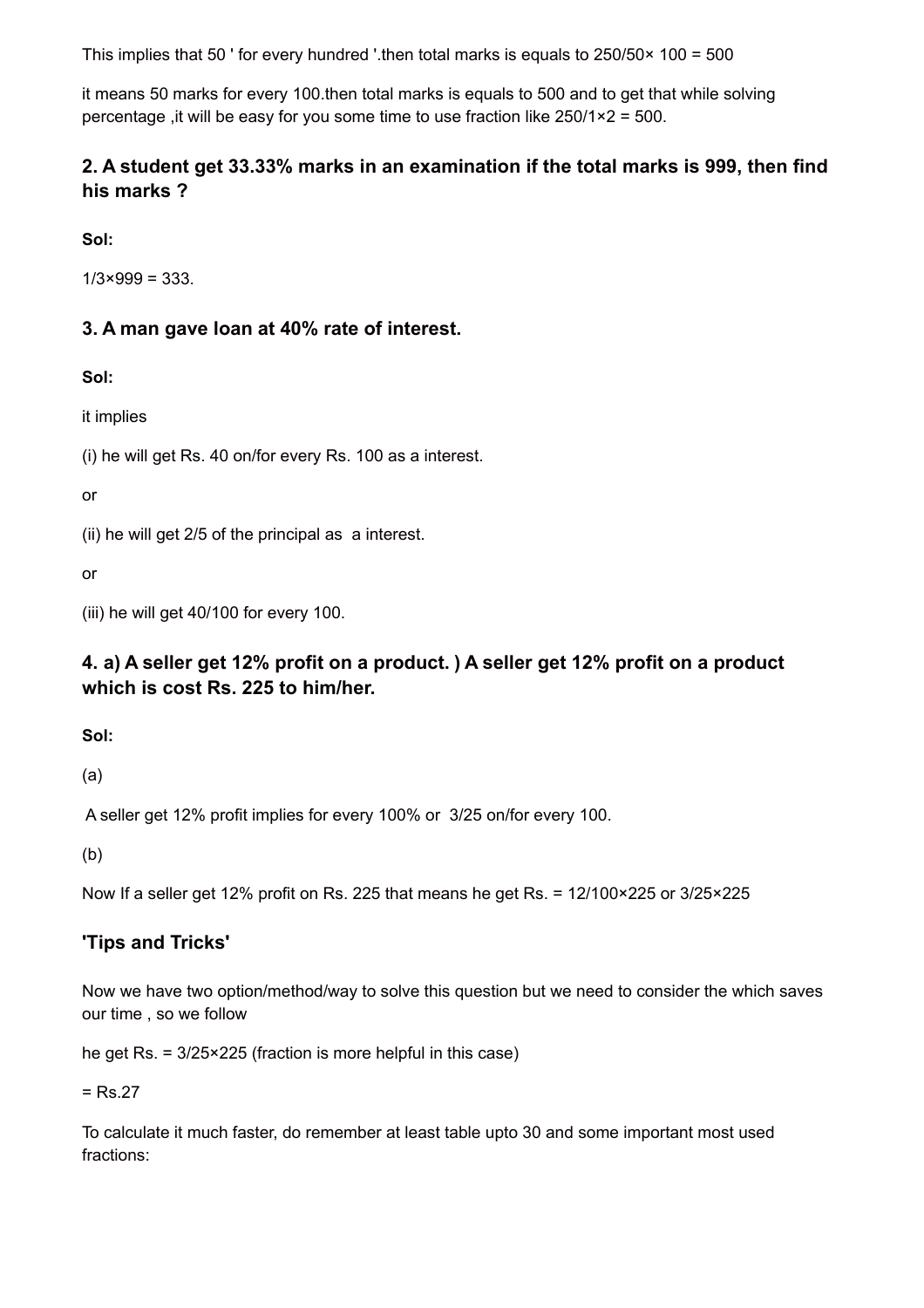$$
\frac{5\% = \frac{1}{20}}{8\% = \frac{2}{25}} \qquad \frac{25\% = \frac{1}{4}}{40\% = \frac{2}{5}} \qquad \frac{8\frac{1}{3}\% = \frac{1}{32}, 6\frac{1}{4}\% = \frac{1}{16}}{8\frac{1}{3}\% = \frac{1}{12}, 12\frac{1}{2}\% = \frac{1}{8}}
$$
\n
$$
\frac{10\% = \frac{1}{10}}{10\% = \frac{3}{25}} \qquad \frac{60\% = \frac{8}{5}}{75\% = \frac{9}{4}}
$$
\n
$$
\frac{16\frac{2}{3}\% = \frac{1}{6}, 33\frac{1}{3}\% = \frac{1}{3}}{37\frac{1}{2}\% = \frac{3}{8}, 62\frac{1}{2}\% = \frac{5}{8}}
$$
\n
$$
\frac{37\frac{1}{2}\% = \frac{3}{8}, 62\frac{1}{2}\% = \frac{5}{8}}{66\frac{2}{3}\% = \frac{2}{3}, 87\frac{1}{2}\% = \frac{7}{8}}
$$
\n
$$
\frac{20\% = \frac{1}{5}}{20\% = \frac{1}{5}}
$$

**5.(a) Find 13.33% of 300 ? (b) What percent is equivalent to 1/7 or express 1/7 as rate per cent ?**

**Sol:**

(a)  $1/3 \times 300 = 4000$  (b)  $1/7 \times 100 = 14^2 / 7\%$ 

**6. The income of a person has gone decrease from 1000 to 950.The percent value of income that has gone decreased is ?**

**Sol:** decrease in income = 1000 - 950 = 50 Percentage Decrease = 50/1000×100 = 5%

**7. In a election between two candidates ( Ram and Sham ), the one candidate (Ram) who gets 40% votes is rejected by a majority of 360 votes.Find the total no. of votes polled ?**

**Sol:**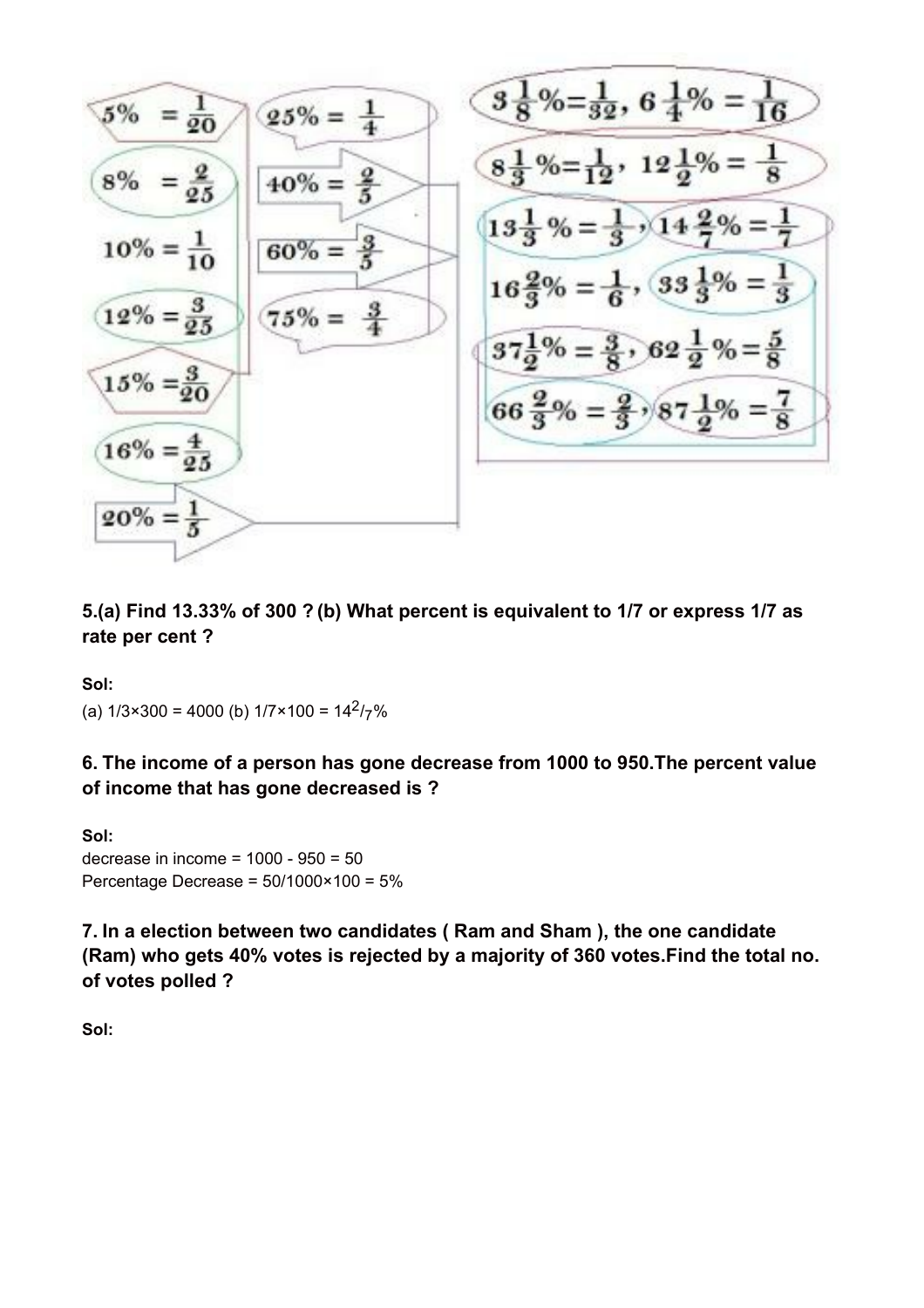$(60\% - 40\% = 0)$  20%  $\equiv 360$ so ,100% ≡ 360/20×100 = 1800.

# **8. If 2 litres of water is evaporated on boiling from 8 litres of salt solution containing 5% salt, find the percentage of salt in the remaining solution.**

#### **Sol:**

As we know that if we mix salt or sugar in a water and then boil it water will evaporate but salt or sugar will not that's why the quantity of salt or sugar in an original mixture or solution = the quantity of salt or sugar in the remaining mixture or solution so 5% of 8 = x% of 6  $x = 5 \times 8/6$  $x = 6^2 / 3\%$ 





**9. One type of mixture contains 40% of alcohol and the other contains 30% of alcohol with respect to it's water. A cane is filled with 8 parts of the first mixture and 6 parts of the second mixture. Find the percentage of alcohol in the new mixture ?**

# **Sol:**

Now to understand this type of problem , first of all you need to understand the fraction. A number which is a unit set in particular priority , so to divide a unit into any number of equal parts, one or more of these part is known as a fraction of the unit. the lower number indicates the equal parts and the upper number indicates the number of part taken to form the fraction.

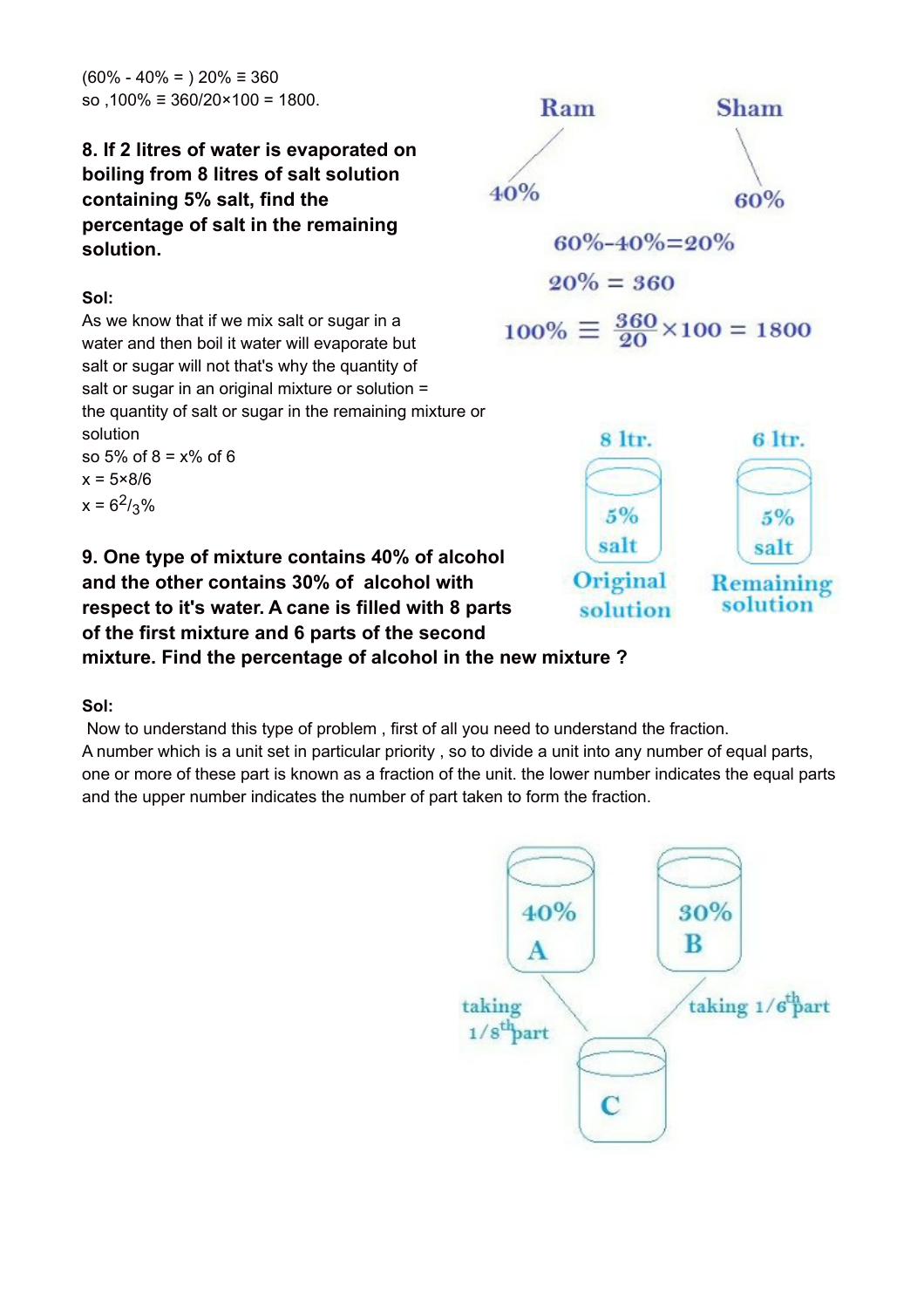

# Quantity of alcohol in the new mixture  $\times 100$ Quantity of the new mixture

8 parts of 40% alcohol + 6 parts of of 30% alcohol  $\times 100$  $(8 parts + 6 parts)$  of the mixture

$$
\frac{8 \times \frac{40}{100} + 6 \times \frac{30}{100} \times 100}{14} \times 100 = \frac{\frac{16}{5} + \frac{9}{5}}{14} \times 100
$$

$$
= \frac{\frac{25}{5}}{14} \times 100 = \frac{\frac{25}{5}}{\frac{14}{1}} \times 100 = \frac{5}{1} \times \frac{1}{14} \times 100
$$

$$
= \frac{5}{7} \times 50 = \frac{250}{7} = 35\frac{5}{7}
$$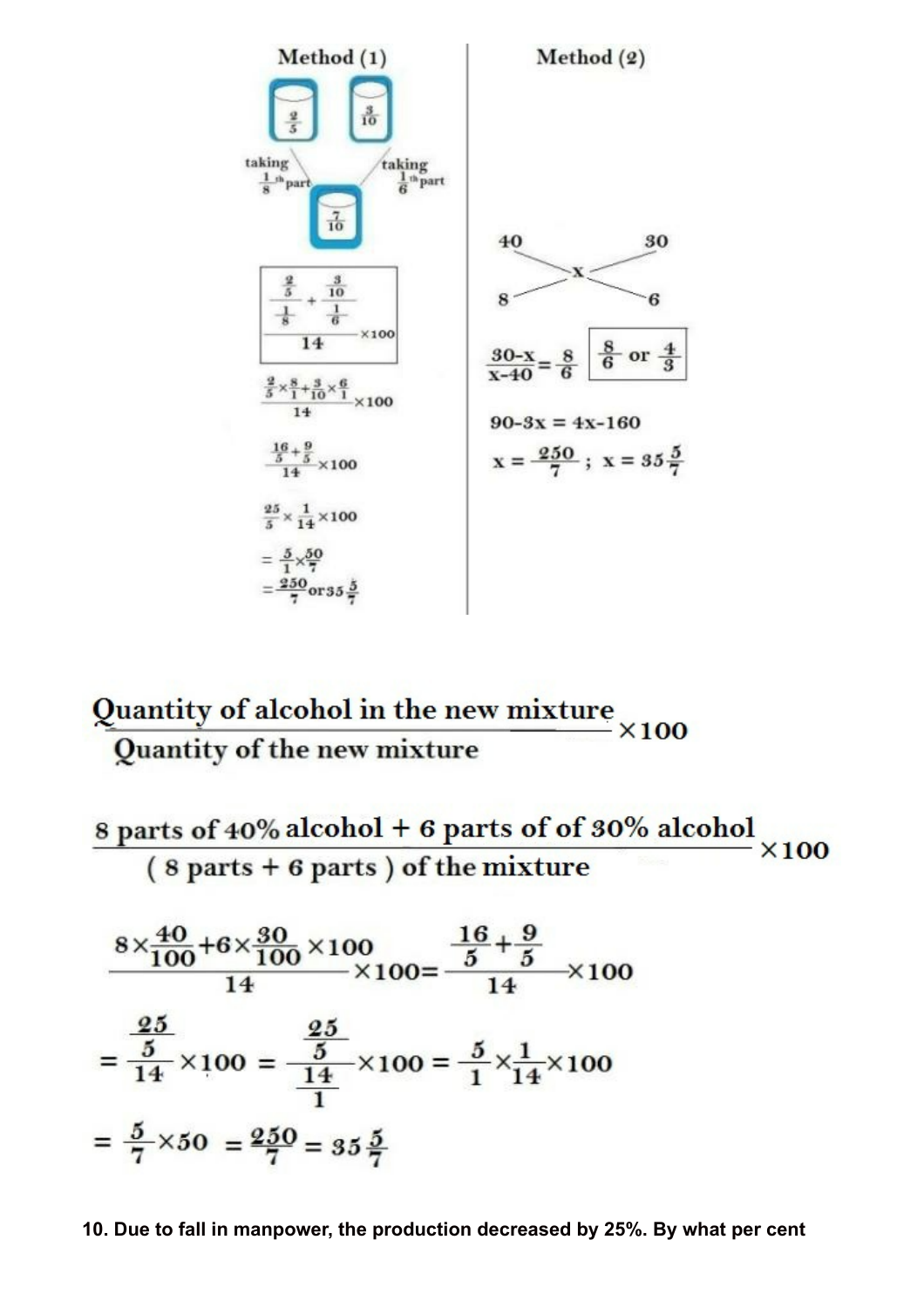# **should the working hour be increased to restore the original production ?**

#### **Sol:**

Production = Manpower × Working Hour

Decrease in Production = Decrease in Manpower

Let Manpower = 100 units and Working Hour = 100 units, Suppose working hours increase by  $x\%$ .

Then,  $(100-25) (100 + x) = 100 \times 100$ 

 $100 + x = 400/3$ 

 $x = 100/3$ ;  $x = 33<sup>1</sup>/3$ %

# **11. What rate per cent is 6 paise of Rs. 1?**

**Sol:** Rs. 1 = 100 paise  $x \times 100 / 100 = 6$  $x = 6 \times 100 / 100$  $x = 6\%$ 

**12. The population of the town is 13,800 which was increased by 15% then find the population of the men . If the ratio of the men and women were 2:1?**

**Sol:**

**13,800/115 × 100 =** 12,000

 $2/3 \times 12,000 = 8,000$ 

**13. If the price of a commodity be raised by 20%, find by how much per cent must a householder reduce his consumption of that commodity so as not to increase his expenditure?**

**Sol:**

# **14. Two numbers are 20% and 40% respectively more than a third number.**

a) Find what percent is the first number of second ?

b) Find what percent less than is the first of second ?

c) Find what percent more than is the second of first ? **Sol:**

Let there is a third number 100.so,

 $First = 120$  and Second =  $140$ 

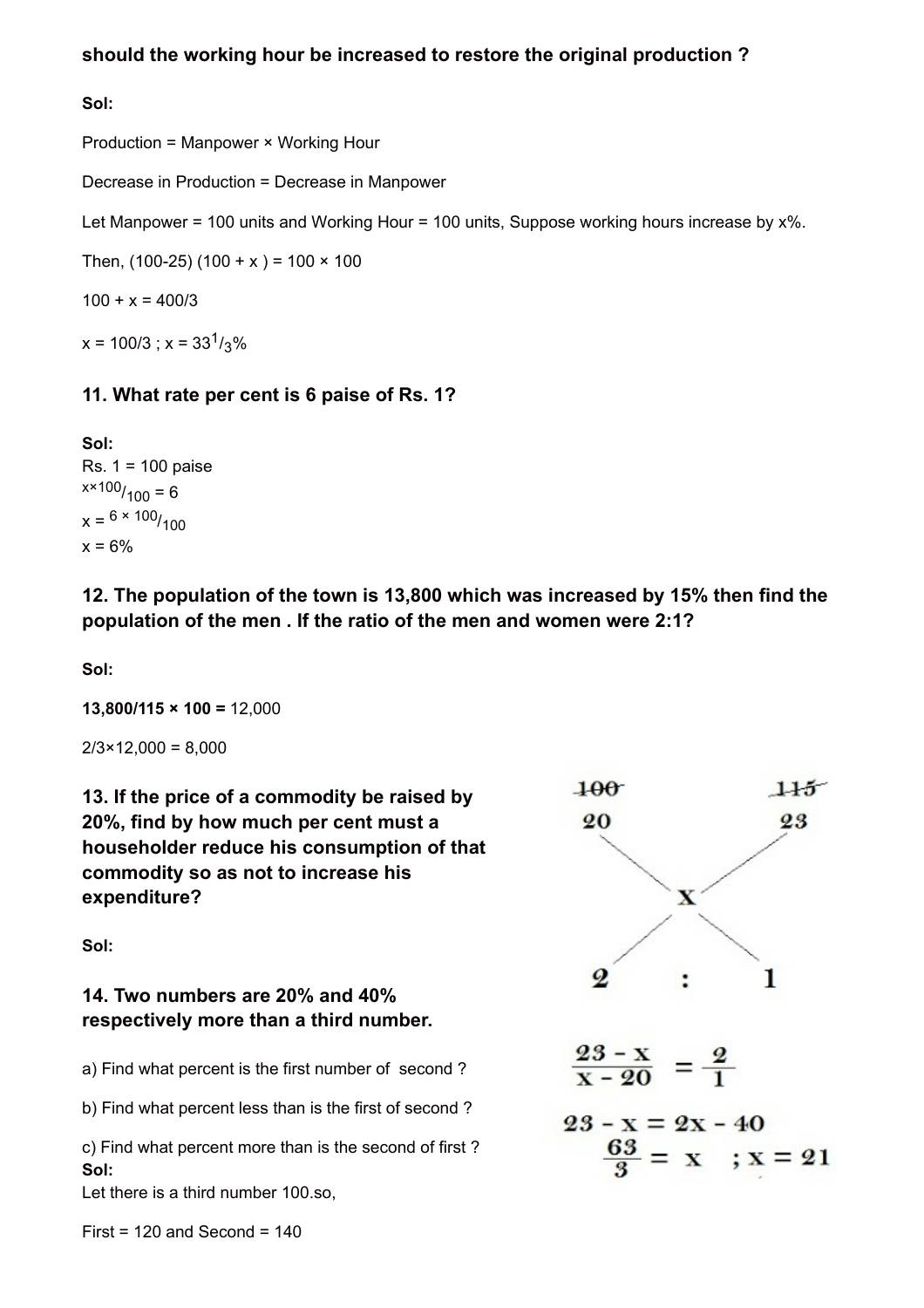a) First of Second = 120/140 ×100 = <sup>600</sup>/<sub>7</sub> or 85<sup>3</sup>/<sub>7</sub> % b) Difference = 140 - 120 = 20

First of Second =  $^{20}/_{140} \times 100 = {^{100}}/_{7}$  or 14<sup>2</sup>/<sub>7</sub>%

c) Difference = 140 - 120 = 20

Second of First =  $^{20}/_{120}$ ×100 = 50/3 or 16<sup>2</sup>/<sub>3</sub>

# **15. The salary of a worker is first increased by 10% and thereafter it was reduced by 10%. What was the change in his salary ?**

#### **Sol:**

Here what you need to find is (i) whether increase/ decrease (ii) how much percent Increase / decrease.Now we need to check increase/decrease

10% of 100 =  $+10$  (increase), here plus is the sign of increase

10% of 110 =  $-11$  (decrease), here minus is the sign of decrease

decrease% =  $-11+10 = -1$  (because the outcome is negative so it is decrease )

#### **Quicker Method:**

Theorem : If the value of a number is first increased by x% and later decreased by x%, the net change is always a decrease which is equal to x% of  $\,\mathrm{x}$  or  $\mathrm{x}^{2}/100.$ 

decrease % =  $(x^2/100)$  = 1%

# **16. If the population of a town is increased by 15% in the first year and is decrease by 15% in the next year, what effect can be seen in the population of that town ?**

**Sol:**

100  
\n100  
\n
$$
115
$$
  
\n $15 \times \frac{115}{100} = 17.25$   
\n+15 -17.25 = 2.25  
\n $15-17.25 = 2.25$   
\n $15-17.25 = 2.25$ 

Let 100 was the price of a commodity. 20% increased **Rs.100**  $Rs.120$ 

 $120-100 =$  Rs. 20

need to manage

 $\lceil 20$  is what percent of 120  $\rceil$ 

$$
\frac{20}{120} \times 100 = 16\frac{2}{3}\%
$$

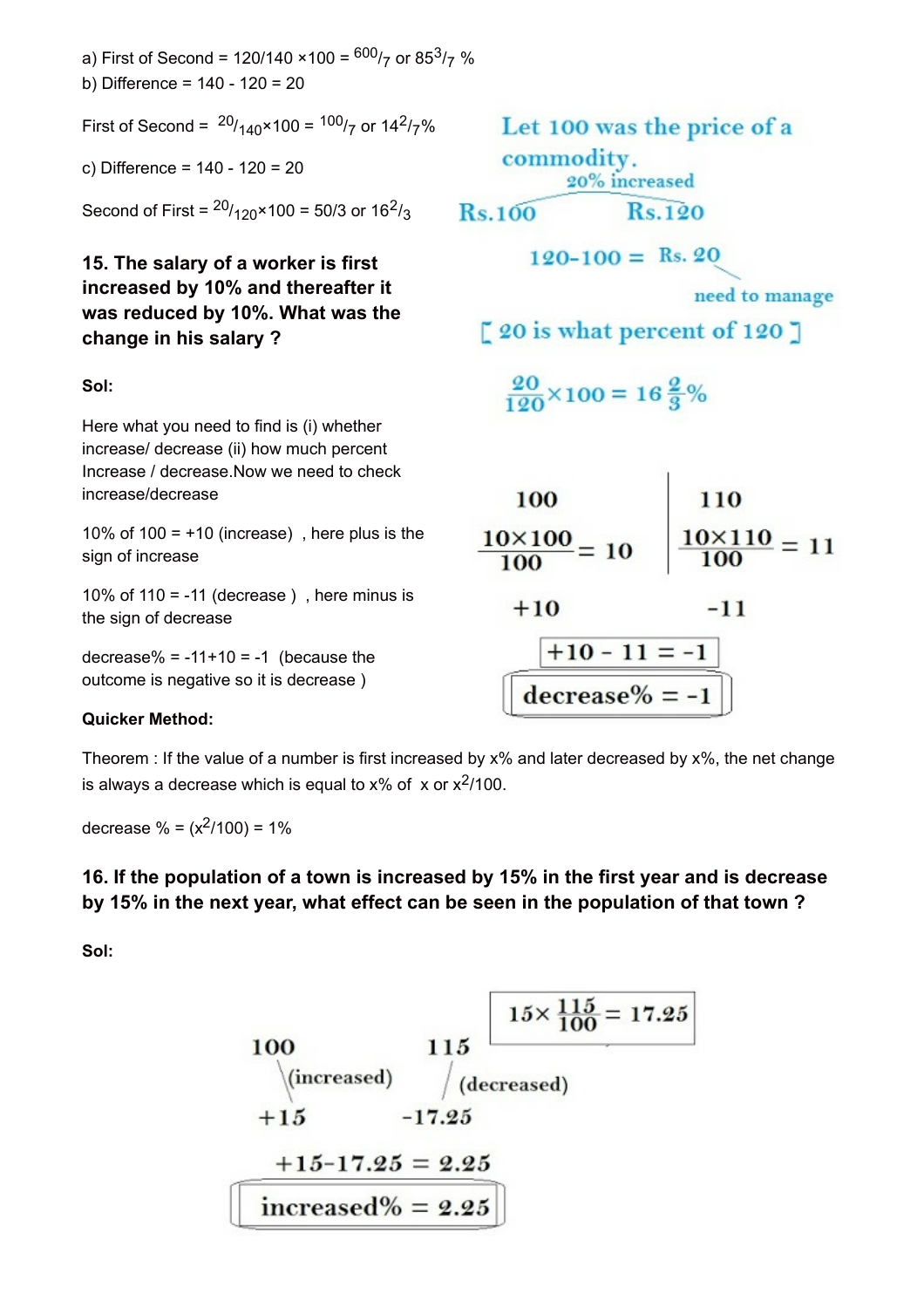#### **Quicker Method:**

decrease  $\% = x^2/100 = 1\%$ 

decrease% =  $(15)^{2}/100 = 225/100 = 2.25$ 

**17. A shopkeeper marks the price of his goods 12% higher than its original price. After that , he allows a discount of 12%. What is his percentage profit or loss ?**

**Sol:**

**Quicker Method :**

 $(12)^{2}/100 = 144/100 = 1.44$ 

**18. In an examination , a candidate must get 80% marks to pass. If a candidate who gets 210 marks fails by 50 marks, find the maximum marks.**

**Sol:**

**19.The number of seats in a cinema hall is increased by 25%. The price on a ticket is also increased by 10%. What is the effect on the revenue collected ?**

**Sol:**

| 100 | 112                            |
|-----|--------------------------------|
|     | $12 \times 112 = 13.44$<br>100 |

 $-13.44$  $+12$ 

$$
\frac{\boxed{+12 - 13.44 = -1.44}}{\text{decrease\%} = -1.44}
$$